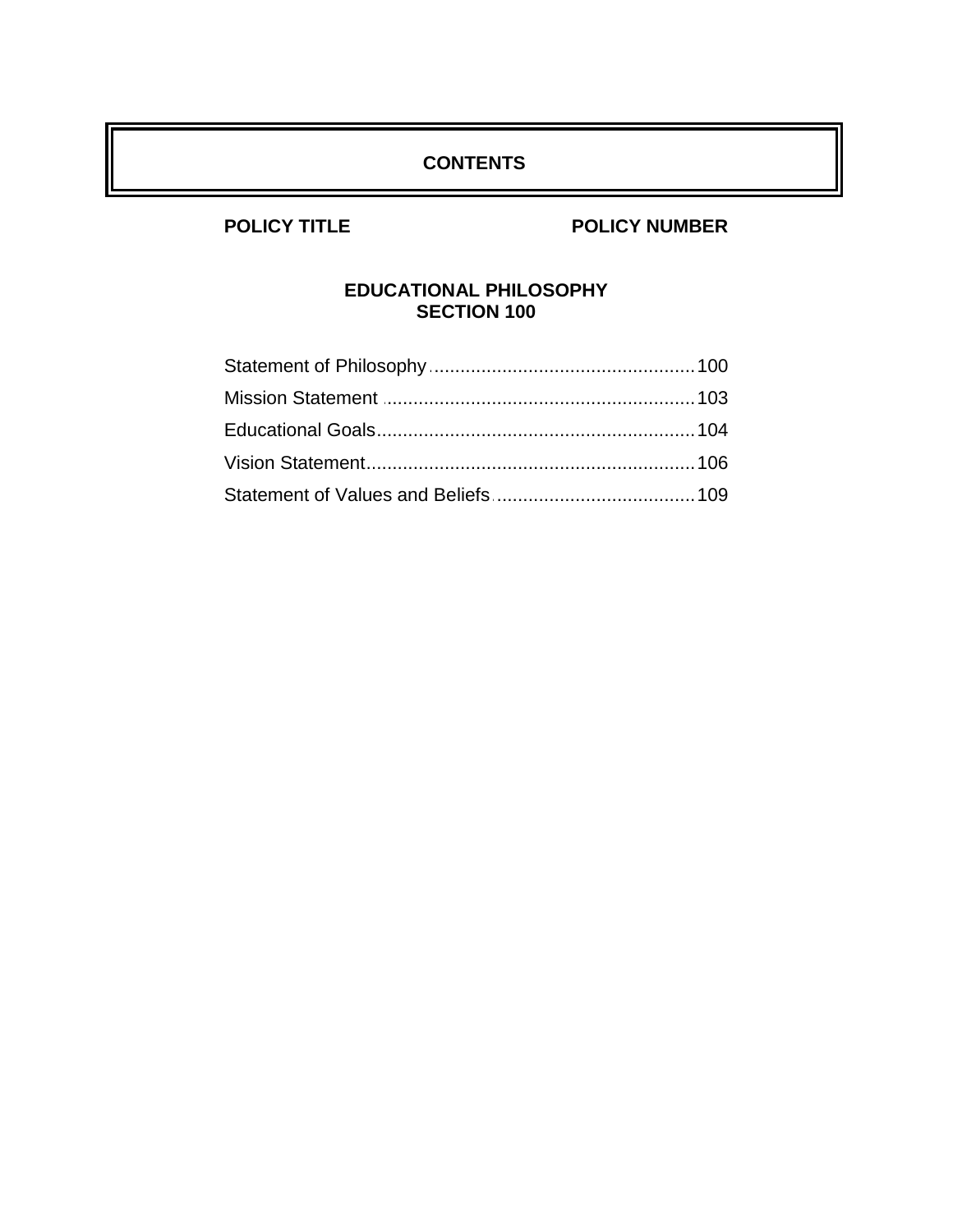<span id="page-1-0"></span>Blackfoot School District No. 55 is an organization dedicated to achieving excellence in education. Its mission is founded on the belief that all children can learn. Its major objectives are to motivate all students to be fully aware of their individual capabilities and potential and to stimulate their effort toward lifelong learning as competent and productive citizens.

Inherent in the mission is the development of high levels of competence in basic skills; the appreciation of human values, attitudes and cultures; the fostering of independent thinking; the cultivation of understanding and appreciation of individual differences, and improving the ability to adapt to the technological changes of society.

The essential components of this educational process are intellectual, social, cultural, and ethical development. Of primary concern are the elements of thought: perception, analysis, diagnosis, comprehension, discernment, and synthesis. These elements constitute the basic dimensions of "learning to learn."



**LEGAL REFERENCE:** Idaho Code Section 33-506

**ADOPTED:** December 26, 1996

**AMENDED:** October 15, 2015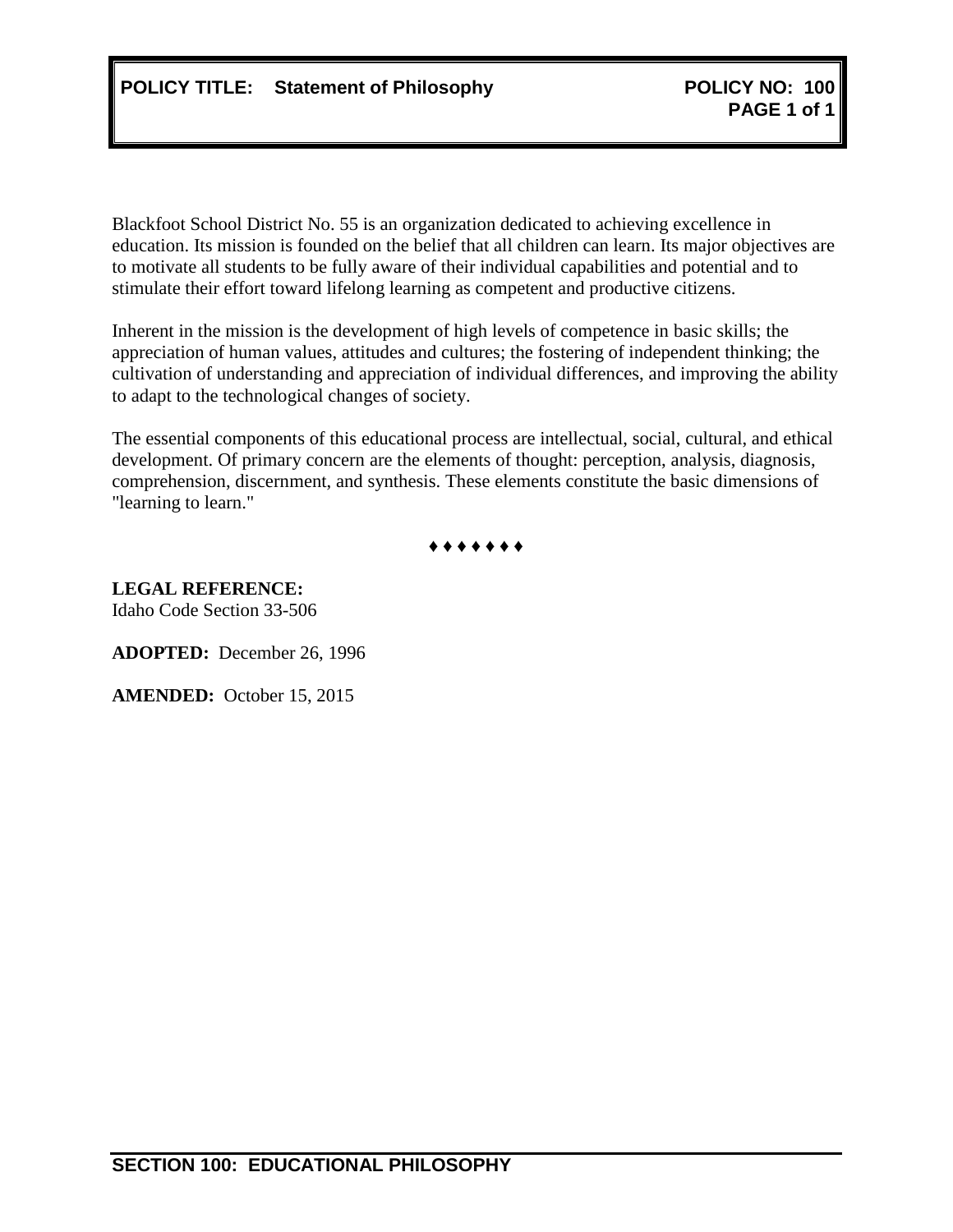<span id="page-2-0"></span>The mission of Blackfoot School District No. 55, in partnership with the community, is to prepare students for the future by enabling every student to gain knowledge and skills, to develop confidence, to value life-long learning, and to become responsible, contributing members of our changing world.

**♦ ♦ ♦ ♦ ♦ ♦ ♦**

**LEGAL REFERENCE:** Idaho Code Section 33-506

**ADOPTED:** December 26, 1996

**REVIEWED:**October 15, 2015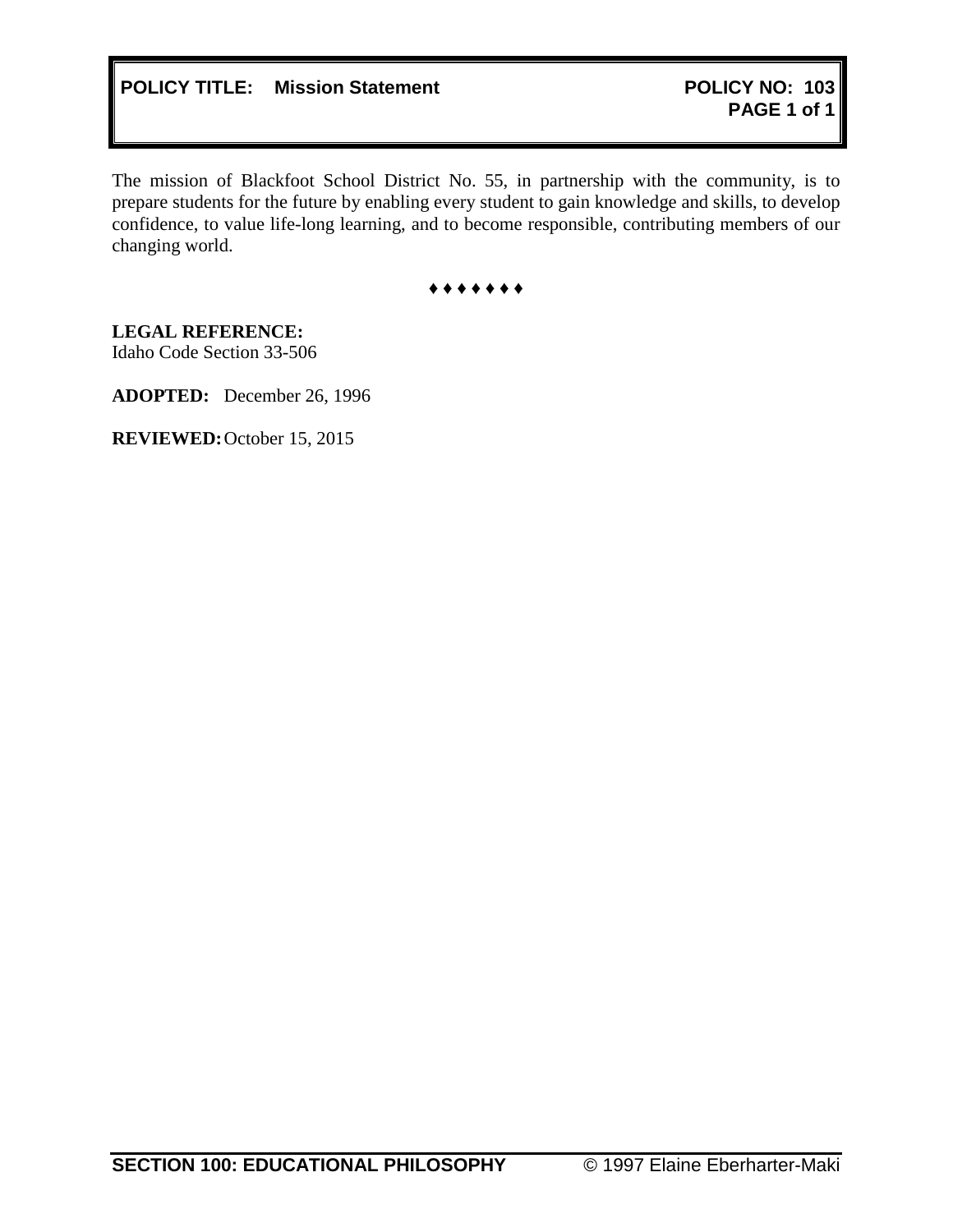# <span id="page-3-0"></span>**POLICY TITLE: Educational Goals POLICY NO: 104**

Blackfoot School District students will:

- be lifelong learners
- be passionate
- be respectful
- be ready to take risks and persevere towards a better future
- be able to think critically and problem-solve
- be able to value diversity
- be able to work independently and collaboratively
- be creative
- take pride in and want to give back to their community
- have integrity and self-respect
- have moral courage
- speak well, write well, read well, and work well with numbers
- truly enjoy their life and their work.

**♦ ♦ ♦ ♦ ♦ ♦ ♦**

### **LEGAL REFERENCE:**

Idaho Code Section 33-506

**ADOPTED:** December 26, 1996

**AMENDED:** October 15, 2015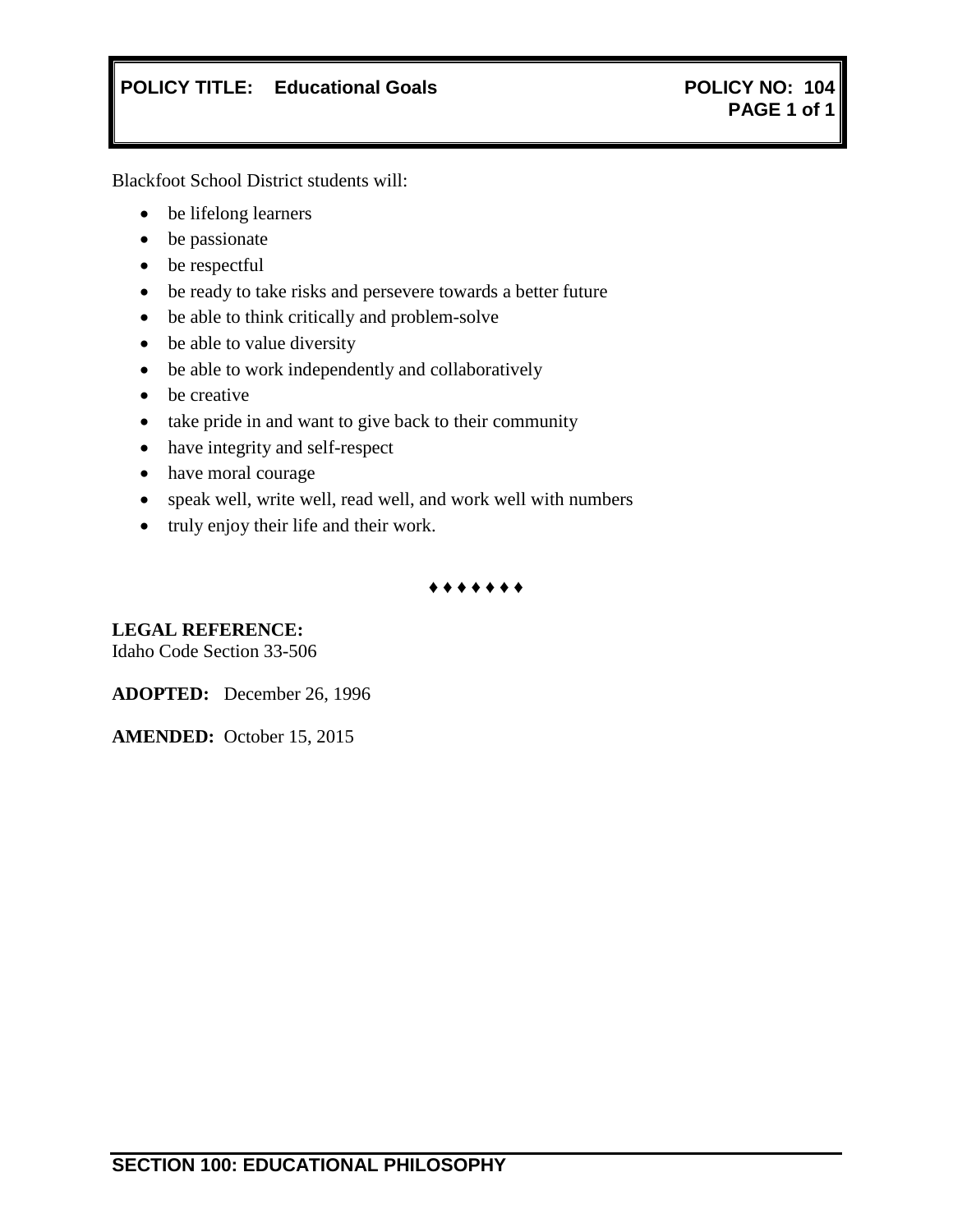<span id="page-4-0"></span>Blackfoot school district envisions:

- All students will be successful in school and will be able to apply knowledge to real life situations.
- Students, parents, community, and educators will pool resources to solve problems and be responsive to change.
- Through the development of critical thinking skills, all students can make wise and knowledgeable decisions.
- All graduates will be prepared for full participation in the world of the 21st-century.
- All students will complete high school with the mastery a basic life skills in reading, math, and communication.
- Cooperative responsibility and accountability will exist among the board of trustees, administrators, teachers, classified employees, students and parents.
- All students will attend classes and modern buildings with the state-of-the-art technology, and class sizes will be in accordance with current research.
- Ongoing training will be provided to improve and enhance the skills, knowledge, and abilities of all school district personnel.

**♦ ♦ ♦ ♦ ♦ ♦ ♦**

**LEGAL REFERENCE:**

Idaho Code Section 33-506

**ADOPTED:** December 26, 1996

**REVIEWED:**October 15, 2015